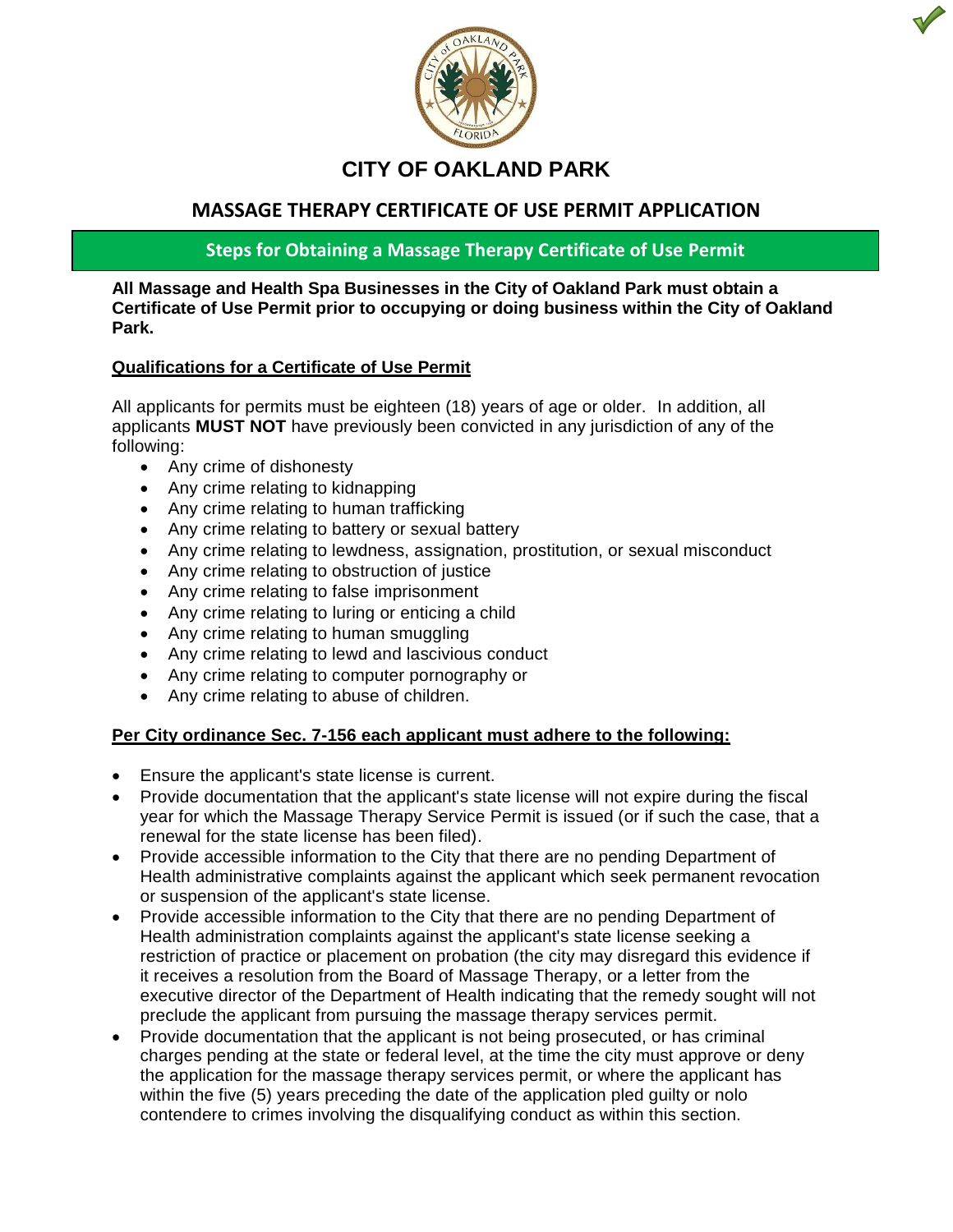## **Required Documentation**

#### **The following items must be submitted with a fully completed Massage Therapy Service Certificate of Use Permit Application**

- Proof of valid Florida Board of Massage Therapy license issued to the establishment in accordance with F.S. 480.043.
- Proof of valid Florida Board of Massage Therapy or other state health care practitioner license for all personnel providing massage services at the establishment, in accordance with F.S 480.041 or F.S. Ch. 456; or proof of Florida Board of Massage apprenticeship approval as defined in F.S. 480.033, if applicable.
- A copy of a valid photographic identity card issued by a governmental agency which provides the applicant's (s') date of birth and identity (U.S. Passport, State identification card or driver's license).
- The residential address, primary phone number, and cellular telephone number (if different) of the applicant (s).
- A complete listing of any criminal convictions of the applicant (s), the jurisdiction(s), and the date(s) of the conviction (s).
- Two (2) front-face portrait photographs of the applicant(s), at least two (2) inches by two (2) inches, taken within the thirty (30) days preceding the date of application. (Passport Type Photo will be accepted).
- The address of the massage establishment, the name of the property owner(s) where the massage establishment is located, and all known contact information (address, phone, cellular phone, and email) for the property owner(s); if the property is owned by a corporation, then the applicant(s) shall provide the name(s) of the individual(s) who own the corporation and all known contact information (address, phone, cellular phone, and email).
- A complete list of the names and residential addresses of all other massage establishment employees and the names of any designated massage establishment technicians at the time of the application.
- If the establishment is an existing business a copy of your Business Tax Receipt must be attached.

You can submit your application to the Planning and Zoning Division or mail the check and application to the address below. The Planning and Zoning Division hours are Monday through Friday- 8:00 a.m. to 5 p.m.

> **City of Oakland Park Planning and Zoning Division 5399 Dixie Highway Oakland Park, FL 33334**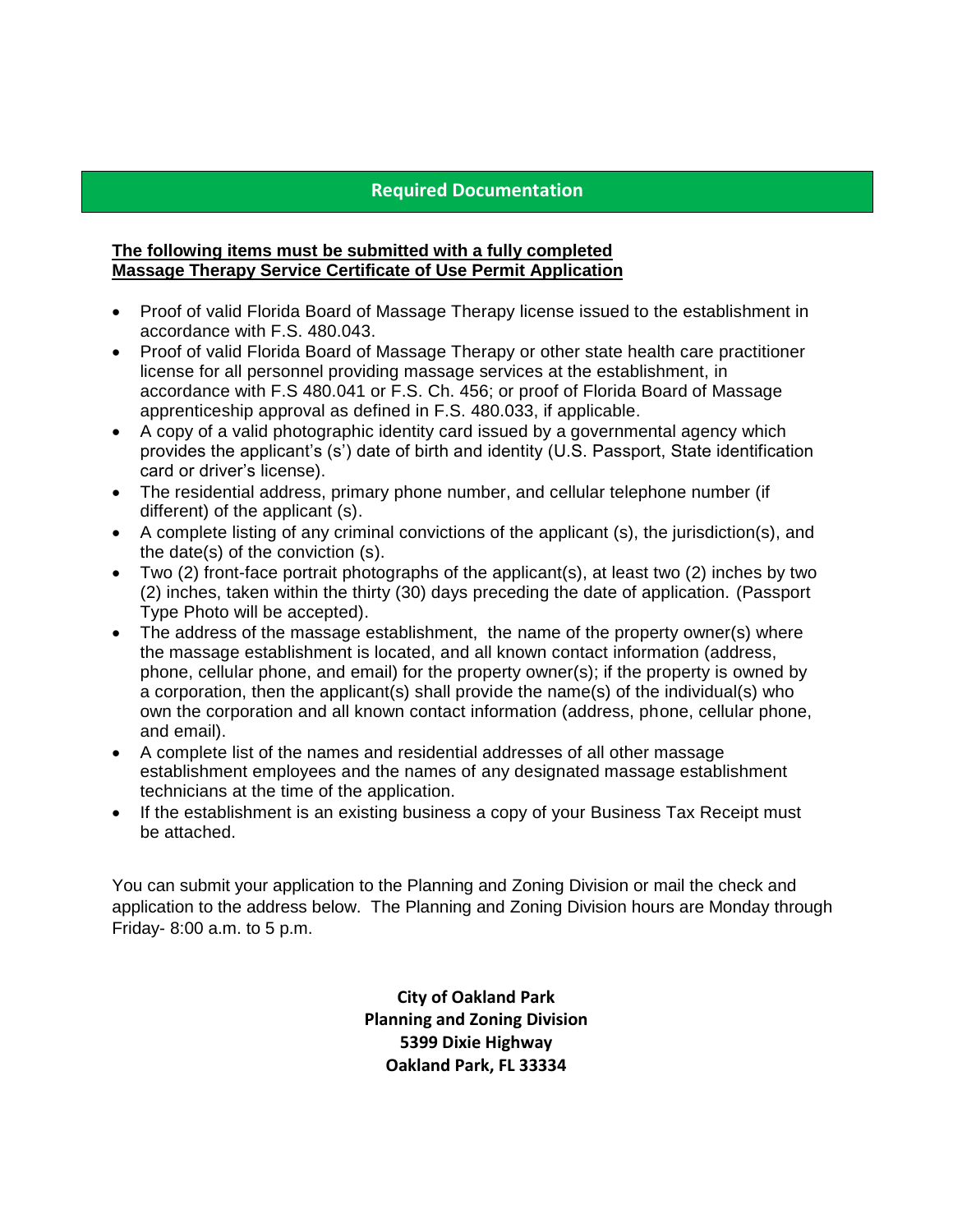# **Terms of Massage Therapy Service Certificate of Use Permit**

**Once issued, a massage therapy services permit shall remain valid for a period of three hundred sixty-five (365) calendar days, or until there is a change of the use, ownership, name, location of the establishment from that specified on the approved certificate of use permit, or until such time that the city-issued business tax receipt (BTR) expires. Renewals**

#### The operator of any massage and health spa, state licensed business establishment that holds an approved permit must submit an application to renew the permit within thirty (30) days prior to the expiration date of the current permit in order to continue operating.

(Inspections will be scheduled after the renewal application is reviewed by the Planning and Zoning Division).

#### **Requirement to supply updated information**

Each establishment holding a Massage Service Certificate of Use Permit must supply the city updated information with the annual Business Tax Receipt renewal during the term of a massage service permit each establishment holding a permit must supply the City with the following information on a form, and in the manner prescribed by the city:

- Revocation, expiration, or change to the status of the state licenses.
- Updated state driver's license or other government-issued identification information for all personnel providing massage services at the establishment, including new staff members.
- Proof of valid licensure of any new employees, within seven days of employment.
- When there is a change of the use, ownership, business name, or establishment name, or establishment location from that specified on the approved permit, a new permit shall be required.

# **Massage and Health Spa Certificate of Use Permit Requirements**

**All Massage Therapy and Health Spa's businesses are required to enact the following procedures and requirements.**

 During the hours of operation, all doors leading into the business where the public enters should be unlocked at all times during business hours and not restricted for entry. No buzzer systems are allowed on exterior doors of the establishment where the public enters the establishment. In order for the public to be able to see inside the establishment, all windows must be clear and unobstructed.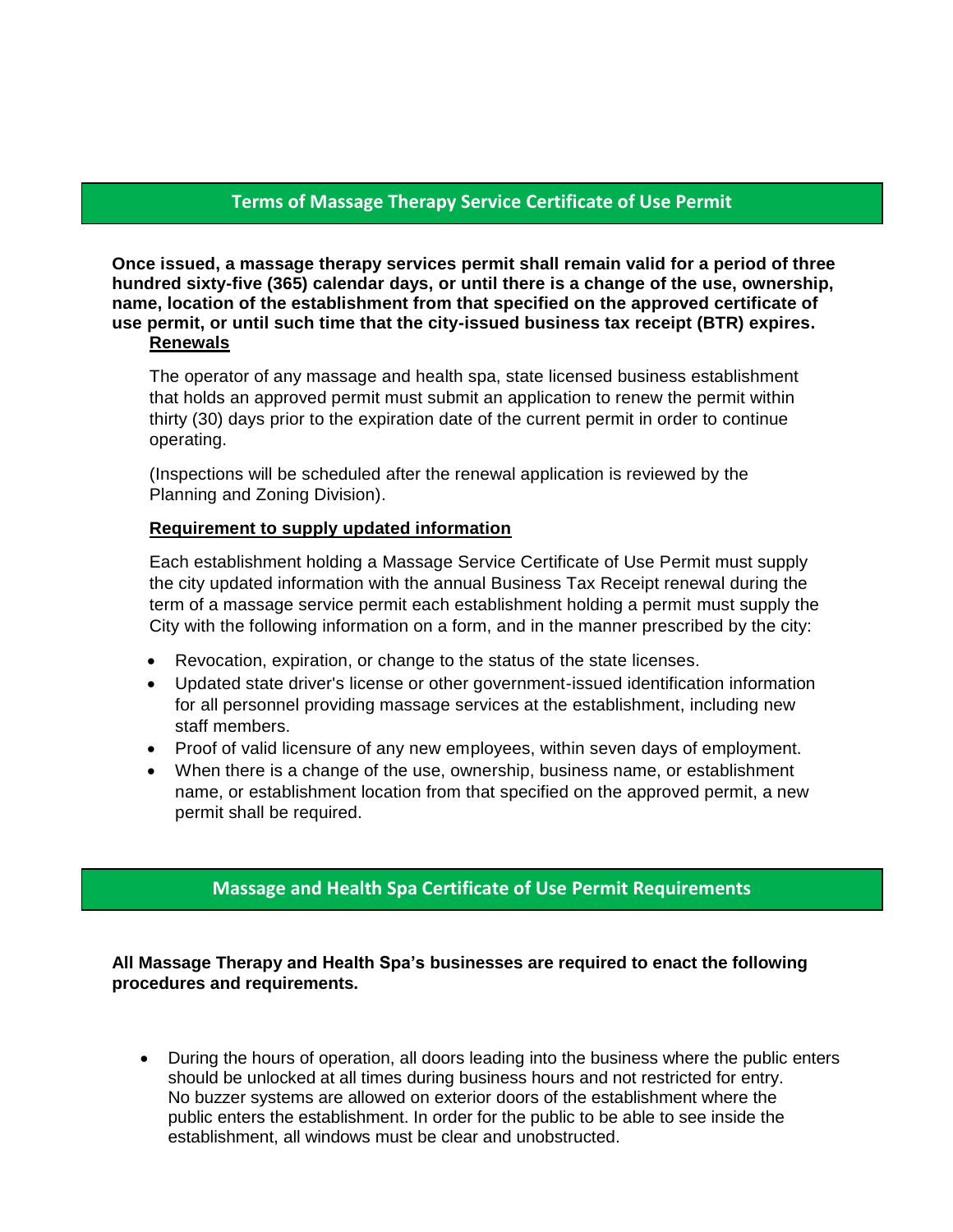- A window sign is a permanent or temporary sign painted on a store front window or door and include any interior signs or advertising within five (5) feet of a window excluding merchandise display. Window signs may not exceed 15% of the window area. No more than two (2) signs per window are permitted. Window area is defined as contiguous window panels separated by dividers less than six (6) inches in width. Window signs are only permitted on ground floor establishments and each window of a ground floor establishment may have a window sign. Window signage must be maintained so that there is a clear and unobstructed view of the cash register and transaction area.
- Window tinting on the windows of the establishment is prohibited if such tinting reduces exterior or interior viewing during the hours of operation.
- A licensed Massage Therapist of the State of Florida must be present at the establishment during all hours of operation when massages are offered and/or performed.
- As necessary, routine inspections of the establishment will be conducted periodically by the Broward Sheriff's Office (BSO) and the Code Enforcement Division for code compliance determination.
- Hours of operation of all new establishments will be restricted and will not be permitted to be open to the public between the hours 10:00 pm and 7:00 am seven days a week.
- A second party in the form of an owner or manager designated must be present while the establishment is open for business. The business cannot be staffed solely by a Massage Therapist. The owner or manager designated is responsible for supervising the conduct of all Massage Therapist providing therapeutic massage and ensuring they conform to the requirement of this code.

# **YOU MUST POST "A NOTICE OF PROHIBITED ACTS STATEMENT"**

Every person owning, operating or managing a massage and health spa, state-licensed business establishment shall post a copy of the Prohibited Acts Statement, which can be found at www.oaklandparkfl.gov

### **Inspections**

Inspections are required for all Massage Therapy and Health Spa Businesses. The Regulatory Licensing Division will contact you to schedule an inspection. Inspections are conducted Monday through Friday from 8:30 am to 4:30 pm.

#### **If you have questions regarding the inspection, please contact the Regulatory Licensing Division at 954-630- 4400**

# **Exemptions**

Massage services in state-licensed hospitals and hospices, or those massages provided by a massage therapist acting under the direction of a licensed medical provider or practitioner, shall be exempt from the Massage and Health Spa permit requirements.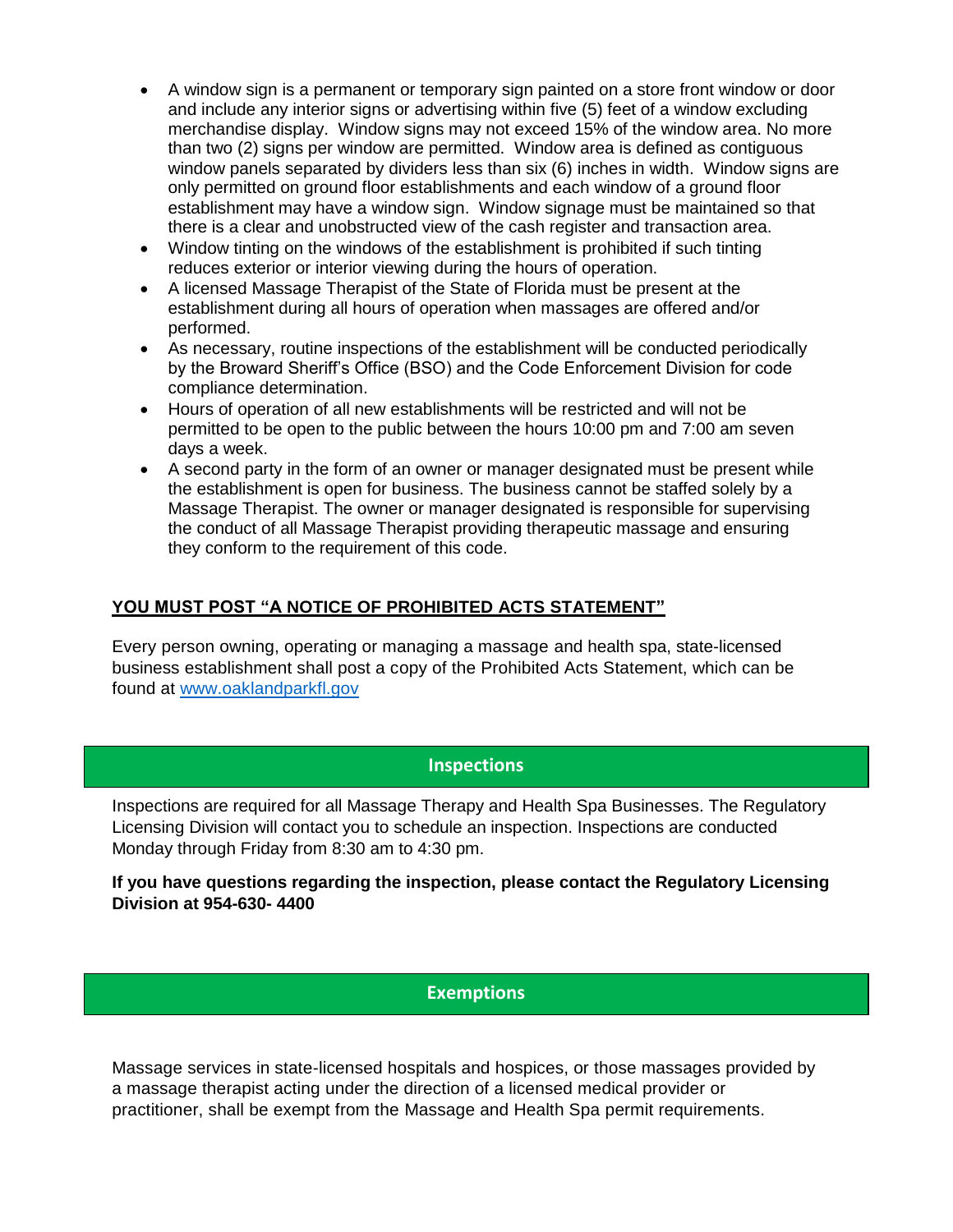### **Fees**

Application - \$500.00 (Non-refundable)

Renewal - \$250.00 (Non-refundable)

Inspection - \$150.00 (Non-refundable)

#### **Massage Therapy Service Permit Revocation**

### **The following shall be nonexclusive grounds for revocation of a massage therapy services permit**:

- Noncompliance with any provision in the City code for Massage Therapy Service permit requirements.
- Noncompliance with F.S. Ch. 480; or
- Failure to update information as required by the City code for Massage Therapy Service Permit subsection (4) or
- The City's determination that issuance of a permit was granted based upon false information, misrepresentation of fact, or mistake of fact by the representative of the establishment holding the permit, or his or her agent; and
- Noncompliance with the reporting required in the City code for Massage Therapy Service Permit Section (B) (3).